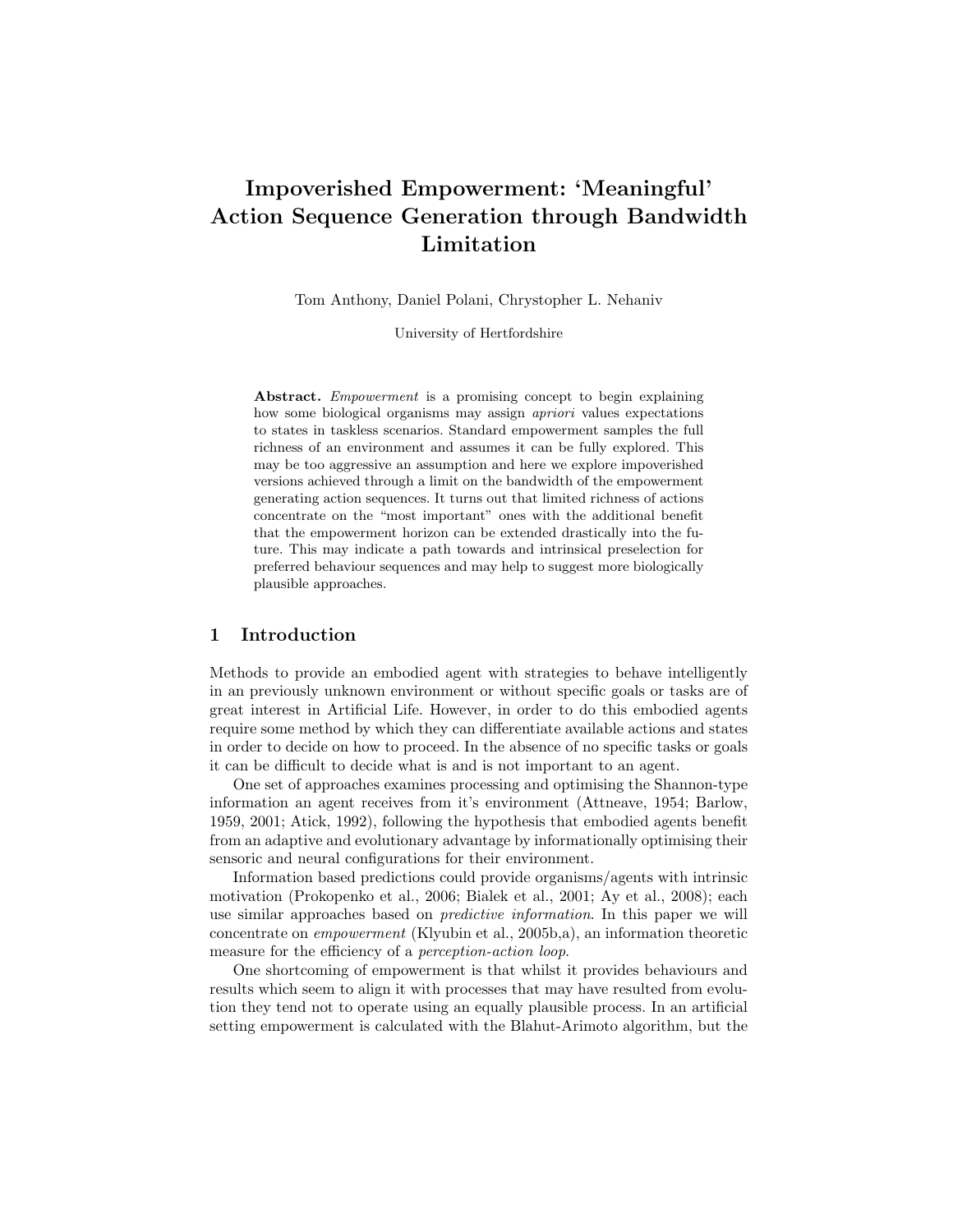problem remains that it implicitly retains a notion of the richness and full size of the space it searches whatever process creates it. In this paper we assume a limit on the richness of the action repetoire.

#### 1.1 Information Theory

Here we give a very brief introduction to information theory, introduced by Shannon (1948). The first measure is *entropy*, a measure of uncertainty given by  $H(X) = -\sum p(x) \log p(x)$  where X is a discrete random variable with values  $x \in \mathcal{X}$  and  $p(x)$  is the probability mass function such that  $p(x) = Pr(X = x)$ . We use base 2 logarithm and measure in *bits*.

If  $Y$  is another random variable jointly distributed with  $X$  the *conditional* entropy is  $H(Y|X) = -\sum_{x} p(x) \sum_{y} p(y|x) \log p(y|x)$ . This measures the remaining uncertainty about the value of Y if we know the value of X. Finally, this also allows us to measure the mutual information between to random variables:

$$
I(X;Y) = H(Y) - H(Y|X).
$$
 (1)

Mutual information can be thought of as the reduction in uncertainty about the variable  $X$  or  $Y$ , given that we know the value of the other.

#### 1.2 Empowerment

Essentially empowerment uses the channel capacity for the external component of a perception-action loop to identify areas that are advantageous for an agent embodied within an environment. It assumes situations with a high efficiency of the perception-action loop should be favoured by an agent. Based entirely on the sensors and actuators of an agent, empowerment intrinsically encapsulates an evolutionary perspective; namely that evolution has selected which sensors and actuators a successful agent should have, which in turn implies which states are most advantageous to be visited.

Empowerment is based on the information theoretic perception-action loop formalism introduced by Klyubin et al. (2005b,a, 2004), as a way to model embodied agents and their environments. The model views the world as a communication channel; when the agent performs an action, it is injecting Shannon information into the environment, which may or may not be modified, and subsequently the agent re-acquires part of this information from the environment via its sensors.



Fig. 1. Bayesian network representation of the perception-action loop.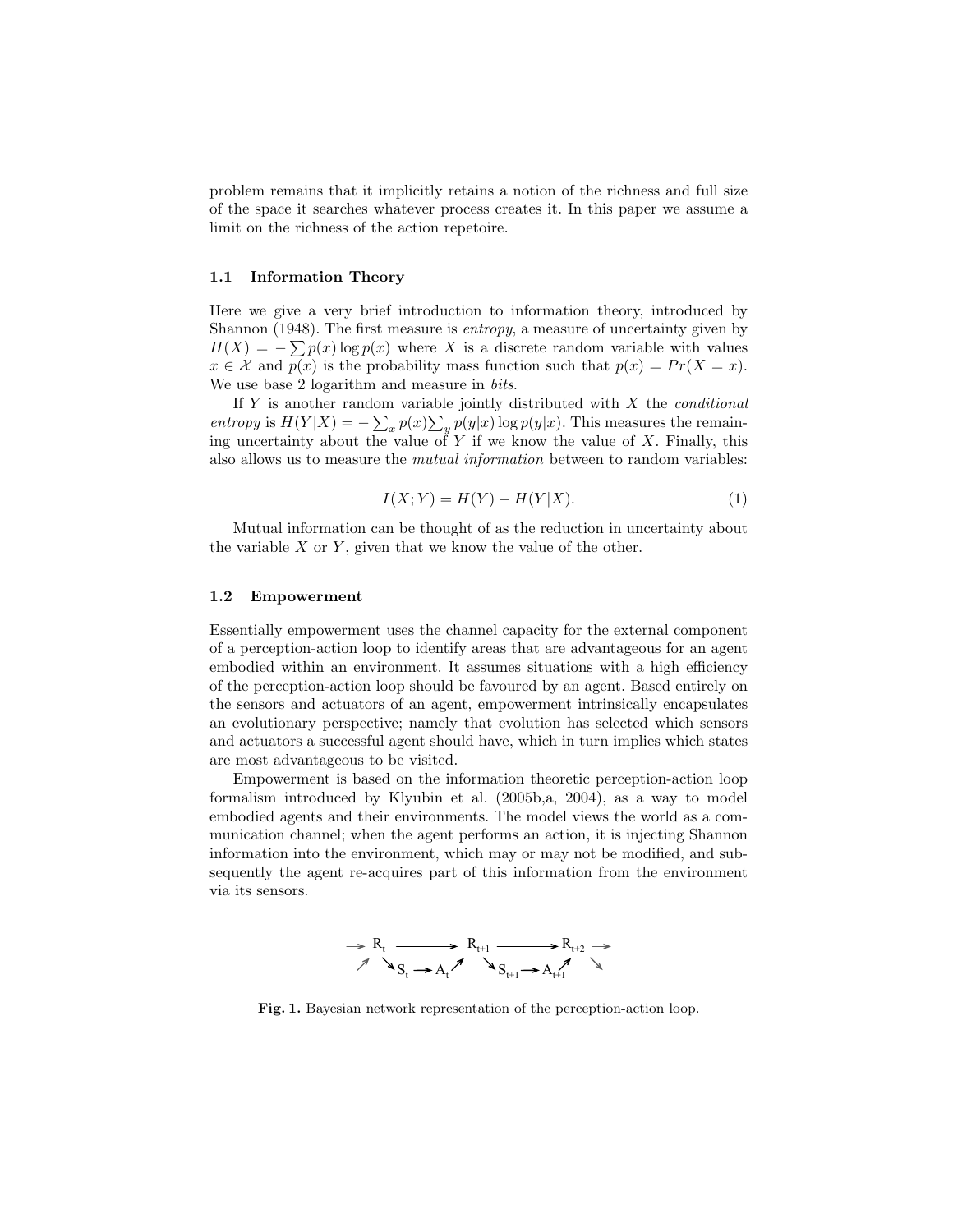In Fig.1 we can see the perception-action loop represented by a Bayesian network, where the random variable  $R_t$  represents the state of the environment,  $S_t$  the state of the sensors, and  $A_t$  the actuation selected by the agent at time t. It can be seen that  $R_{t+1}$  depends only on the state of the environment at time t, and the action just carried out by the agent.

By modelling this as a communication channel, we can employ informationtheoretic methods, which are the basis for empowerment. Empowerment measures the maximum potential information flow, this can be modelled by the channel capacity (Shannon, 1948) for a discrete memoryless channel:

$$
C(p(s|a)) = \max_{p(a)} I(A;S).
$$
 (2)

The random variable A represents the distribution of messages being sent over the channel, and  $S$  the distribution of received signals. The channel capacity is measured as the maximum mutual information taken over all possible input distributions,  $p(a)$ , and depends only on  $p(s|a)$ , which is fixed. One algorithm that can be used to find this maximum is the iterative Blahut-Arimoto algorithm (Blahut, 1972).

Empowerment can be intuitively thought of as a measure of how many observable modifications an embodied agent can make to his environment, either immediately, or in the case of n-step empowerment, over a given period of time.

In the case of n-step empowerment, we first construct a compound random variable of the last n actuations, labelled  $A_t^n$ . We now need to maximise the mutual information between this variable and the sensor readings at time  $t + n$ , represented by  $S_{t+n}$ . Here we consider empowerment as the channel capacity between these:

$$
\mathfrak{E} = C(p(s_{t+n}|a_t^n)) = \max_{p(a_t^n)} I(A_t^n; S_{t+n}).
$$
\n(3)

An agent that maximises its empowerment will position itself in the environment in a way as to maximise its options for influencing its relationship with the environment (Klyubin et al., 2005a).

## 2 Empowerment with limited action bandwidth

#### 2.1 Goal

We wanted to introduce a bandwidth constraint into empowerment, specifically  $n - step$  empowerment where an agent must look ahead and possible outcomes for sequencess of actions, and even with a small set of actions these sequences can become very numerous.

An agent's empowerment is bounded by that agent's memory; empowerment measures the agent's ability to exert influence over it's environment and an agent that knows only 4 distinct actions can have no more than 2 bits of empowerment per step. However, there are two factors which normally prevent empowerment from reaching this bound: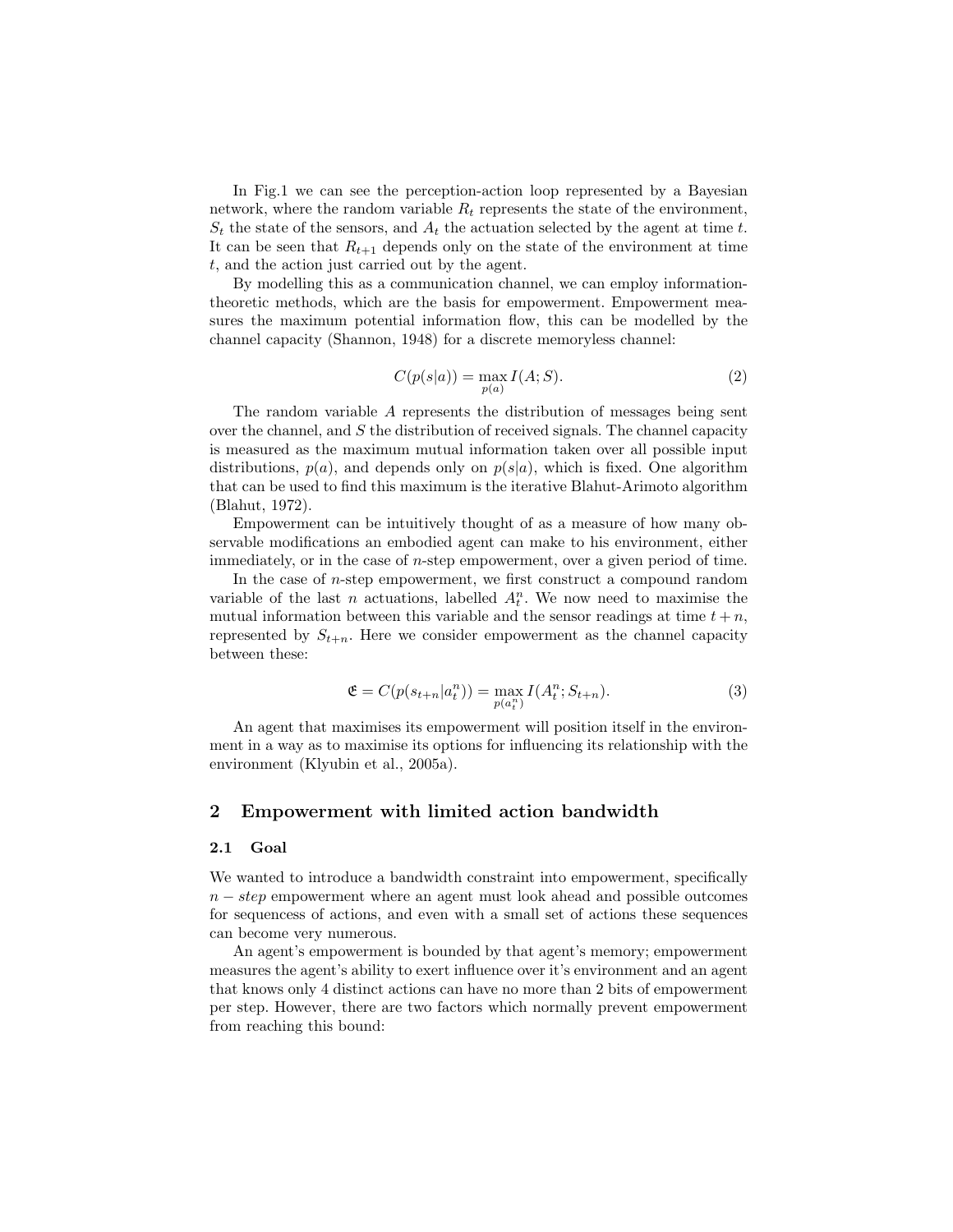- Noise A noisy / non-deterministic / stochastic environment means that from a given state an action has a stochastic mapping to the next state. This reduces an agents control and thus it's empowerment.
- Redundancy Often there are multiple actions available which map from a given state to the same resultant state. This is especially true when considering multi-step empowerment. e.g Moving North then West or moving West then North.

Therefore in many cases bandwidth for actions can be reduced with little or no impact on achievable information flow. Beyond this there may be scenarios where a reduction in empowerment/utility is acceptable and is desirable to achieve further reductions in action bandwidth.

### 2.2 Scenario

To run tests we constructed a simple scenario; an embodied agent is situated within a 2 dimensional infinite gridworld and has 4 possible actions in any single time step. The actions the agent can execute are North, South, East and West and provided the cell in the corresponding direction is free; it may be that the target cell is occupied by a wall, in which case the action is executed but the agent does not move from its current cell. In the scenario the state of the world is solely the position of the agent, and this is all that is detected by the agent's sensors.

#### 2.3 Approach

We hypothesise, given that for short sequences of actions it is manageable to cheaply examine all sequences, that we could approach an agent's bandwidth divided into two parts; a 'working' memory and a 'long term' memory. The constraints we were to apply should be on an agent's 'long term' memory.

The agent to examines all possible options for  $n - step$  empowerment for small values of n (typically  $n < 6$ ) and then selects a subgroup of the available sequences to be retained (the number of which corresponding to the bandwidth limit).

To do this we use the information bottleneck method (Tishby et al., 1999) to select which actions to retain. Having calculated the empowement we have two distributions;  $p(a)$  is the capacity achieving distribution of actions and  $p(s|a)$  is the channel that represents the results of an agent's iteractions with the environment.

We now look for a new "compact" distribution  $p(g|a)$ , where g are groups of alike action sequences and  $|G|$  < |A| where the cardinality of G corresponds to our desired bandwidth limit. A colloquial, though not entirely accurate, way to think of this is as grouping action sequences that have similar outcomes (or represent similar 'strategies').

The information bottleneck is used to select  $p(q|a)$  and from this mapping of action sequences to groups we select a new distribution  $p(\hat{a})$  where  $\hat{a}$  is the reduced set of action sequences (for implementation details see section 4).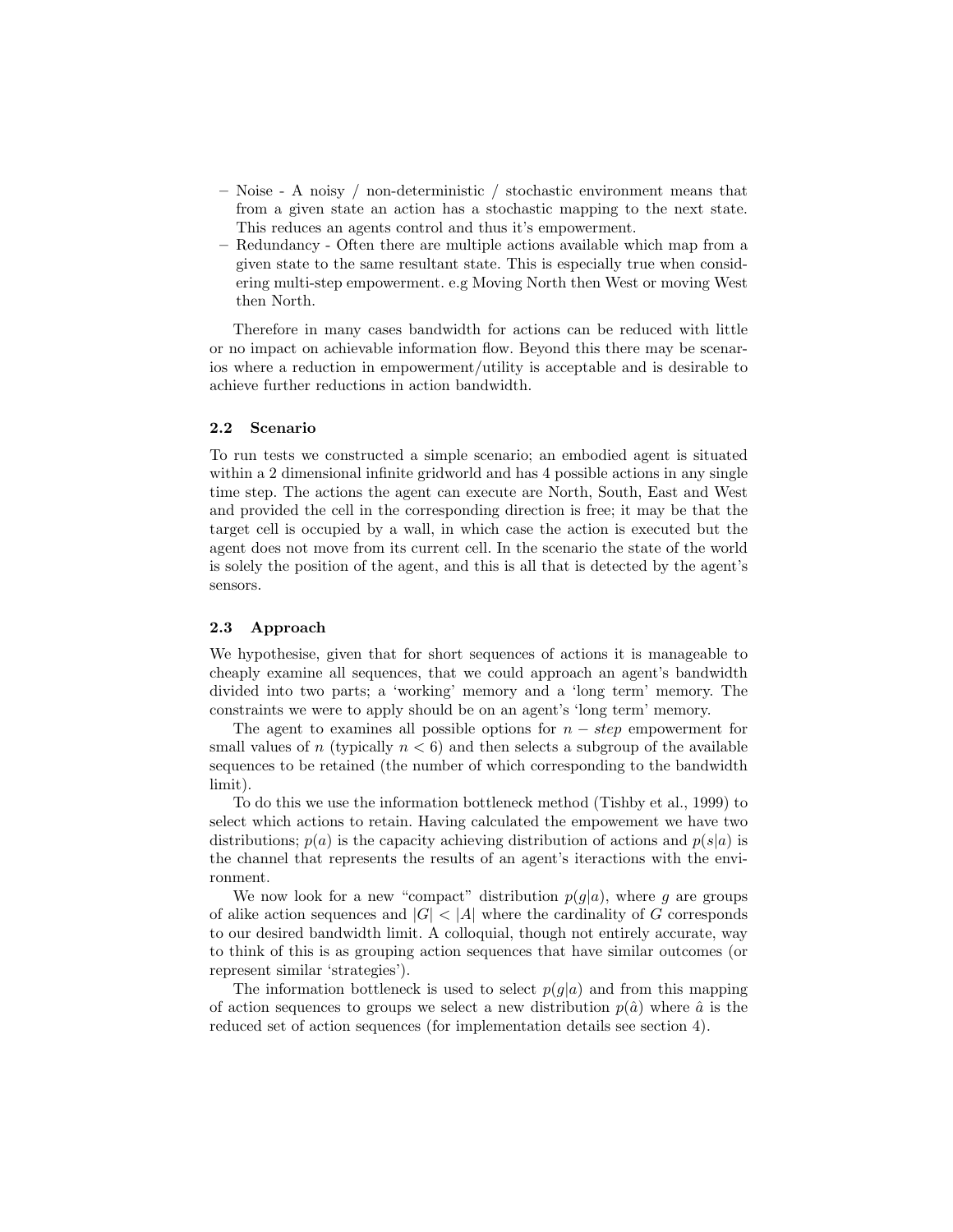

Fig. 2. Selected trajectories in a 3-step scenario showing redundancy elimination. On the left 16 selected action sequences, on the right 12 selection action sequences.

In section 2.1 we discussed redundancy as one factor which should be eliminated first in order to maintain empowerment whilst reducing bandwidth. In fig. 2 we can see a scenario in which the agent uses sequences of 3 actions; there are  $4^3 = 64$  possible actions that can reach 16 different end states. The walls are represented by patterned grey, the starting position of the agent is the light center square, and the selected trajectories by the dark lines with black marking their end.

On the left we see results for an agent with a bandwidth of 4 bits resulting in the selection of 16 sequences; the best result is successfully achieved with a single trajectory to each of the 16 possible end states. We will present another example before returning to the right side of this figure.



Fig. 3. Typical behaviours where 4 action sequences were selected from  $4^6$  possibilities.

Fig. 3 shows two further typical outcomes of this algorithm; in this example we have a bandwidth constraint of 2 bits, operating on sequences of 6 actions. What can be seen as to have emerged is of interest; the sequences chosen can immediately be seen to be non-trivial and a brief examination reveals that the end points each have only a single sequence (of the available 4,096) that reaches them.

Returning to fig. 2, the righthand result is the same setup exactly as the left, but now the bandwidth has been reduced to 3.58 bits corresponding to 12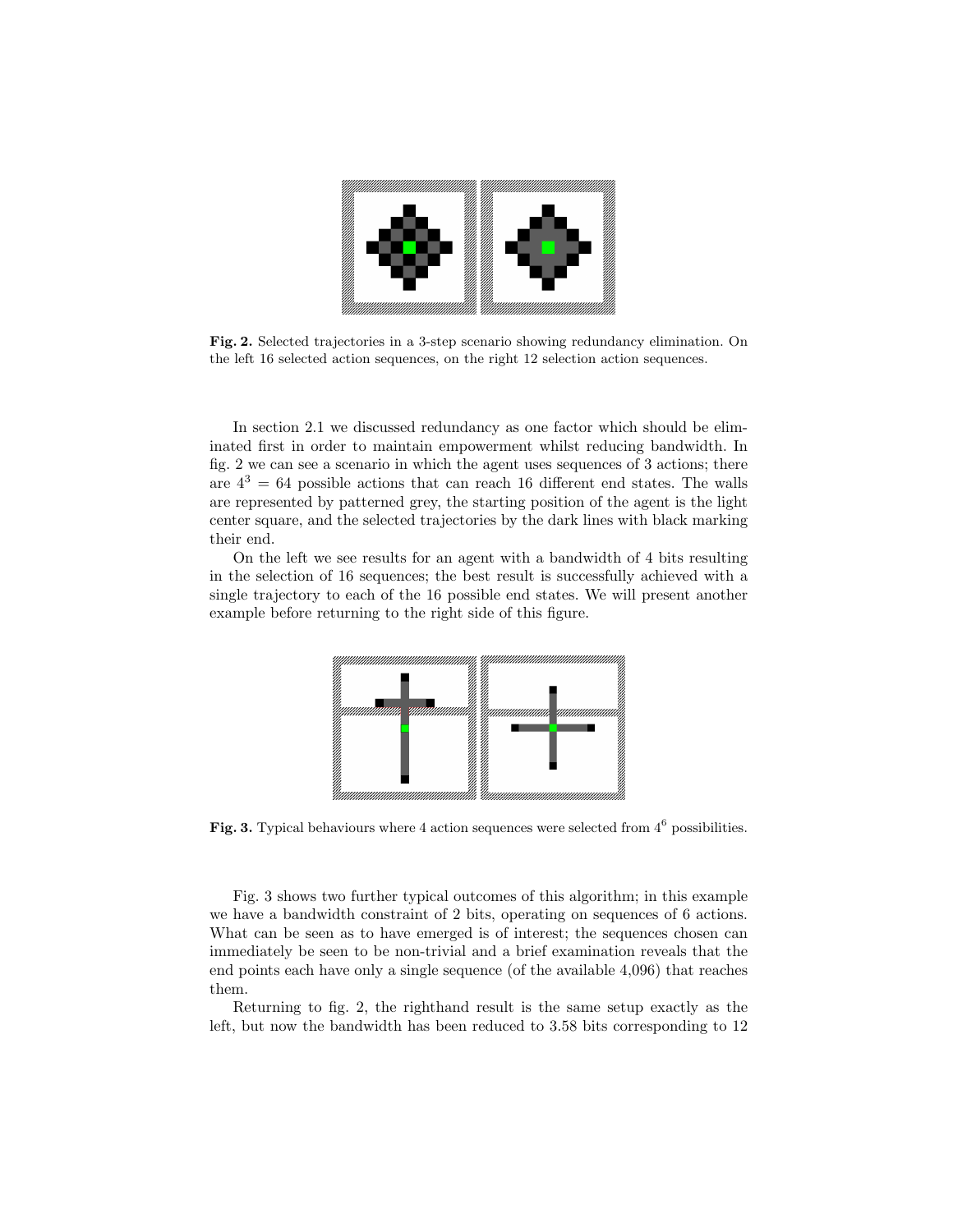allowed action sequences. We can see that, of the 16 sequences from before, the agent now 'forgets' the 4 which led to the states having higher redundancy.

If we extrapolate this process of eliminating trajectories to 'easier to reach' states then it follows that, exactly as in fig. 3, the last states the agent will retain are the entirely unique states that have only a single sequence that reaches them.

It appears that choosing to retain a limited number of explored sequences and this tendency for the agent to value 'unique' sequences indicates a first step towards a solution for extending the sequences beyond what was computationally possible before. This in turn indicates that it may point to a plausible process for a biological organism to undertake. We discuss this in section 3.

#### 2.4 Noise induced behvaiour modifications



Fig. 4. Randomly selected behaviours; 4 steps with a 2 bit bandwidth constraint.

Fig. 4, a 4-step scenario with a bandwidth constraint of 2 bits corresponding to 4 actions, shows there is not always a neat division of the world into what we would probably recognise as the 4 main 'strategies' (one trajectory into each of the 4 rooms). However, there is no push for the agent to do this or to consider the geographical distinctions between states.



Fig. 5. Two randomly selected behaviours in a 4-step scenario with a 2 bit bandwidth constraint and 5% noise per step.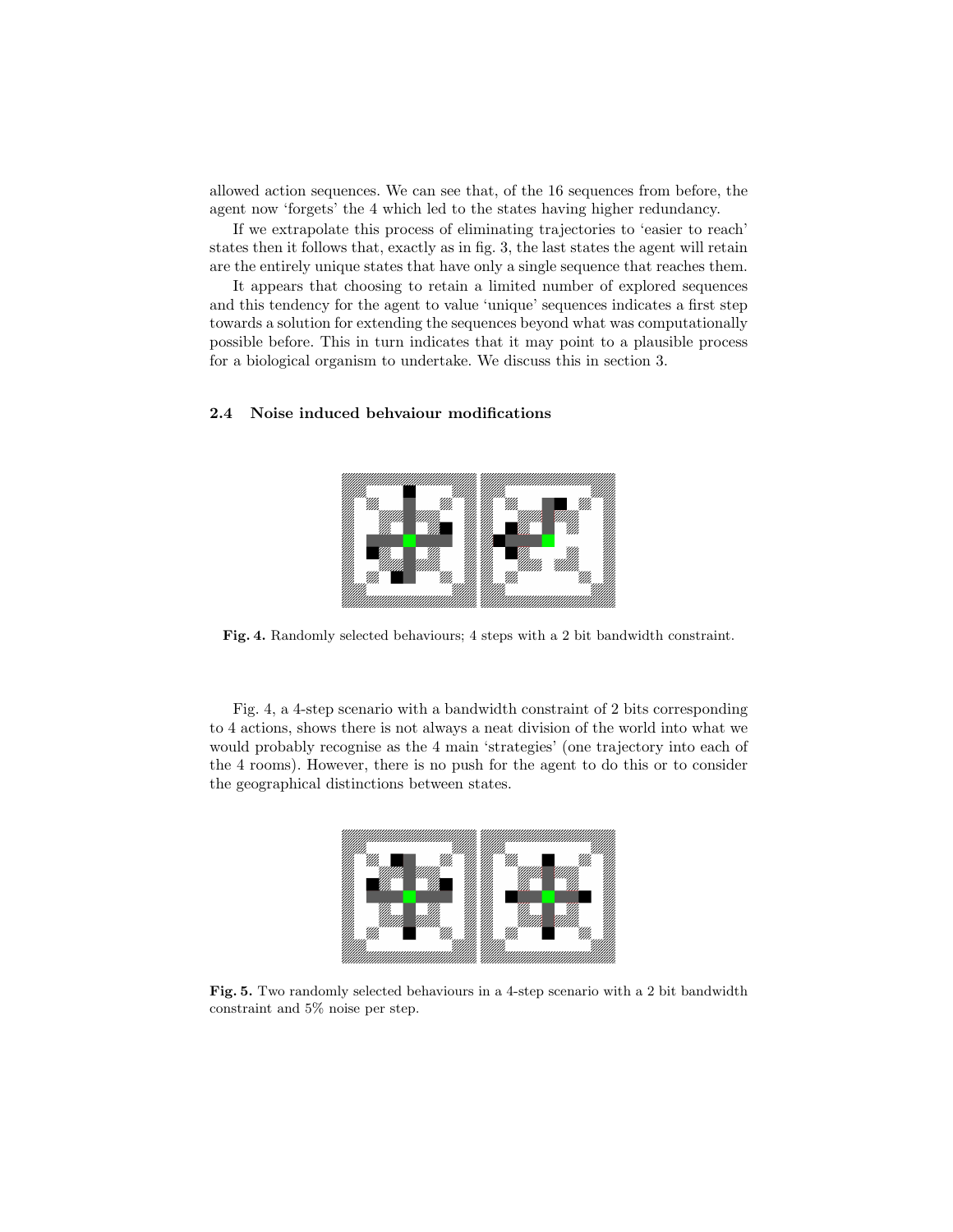However, with the introduction of noise this changes. Fig. 5 shows two more randomly selected behaviours from the same scenario but with the introduction of noise, where each action has a 5% probability of being replaced with a random action. In order to maintain as much empowerment as possible, the agent must ensure that in attempting one strategy it doesn't accidentally employ another, and in this environment that translates to being 'blown off course' and adds a push for a geographical distinction between end states.

Note in this figure that 5 of the 8 sequences shown appear to be only 3 steps long. However, this appears to be a strategy employed by the agent, and what is actually happening is the agent uses an action to push against the wall while passing through the doorway.

## 3 Building long action sequences

The current formulation for  $n-step$  empowerment utilises an exhaustive search of the action space for  $n - steps$ . It can be seen that this is a highly unlikely approach for biological organisms to employ, especially for large values of  $n$  and in rich environments.

Following the result above from bandwidth limited empowerment it became apparent that retaining only a small subset of investigated action sequences lends itself to the idea of then searching further from the final states of such sequences.

To begin, this is obvious when applied to the cases where the bandwidth has been constrained just enough to retain empowerment but eliminate all redundancy; it is essentially realising the Markovian nature of such sequence based exploration. Having arrived at a state to explore then how you arrived is not of consequence to further exploration.

However, the results seem to suggest that even beyond this point of retained empowerment, where the bandwidth is severely limiting to the achievable empowerment and selection of sequences the iterative build up still produce noteworthy behaviours.

The approach was to set a target length for a sequence, for example 15-step empowerment, then the problem is broken down in to i iterations of  $n - step$ empowerment where  $ni = 15$ . Standard  $n - step$  empowerment is performed, and then the above presented bandwidth-reduction algorithm is run to reduced the action set to a small subset. Each of these action sequences is then extended with  $n$  additional steps. These are then again passed through the bandwidthreduction algorithm and this repeated a total of i times.

If we selected  $n = 5$ ,  $i = 3$  and a bandwidth limit of 4 bits (16 actions) then the total states searched in our gridworld scenario would be reduced from 4<sup>15</sup> to 33, 792, which is a search space over  $3 \cdot 10^4$  times smaller.

Fig. 6 shows the results of such a scenario with the selected action sequences and there are several important aspects to note. Firstly, the agent continues to reach certain states that are of obvious consequence, most notably the 4 cardinal directions, but also over half of the 8 further corner points. Further more the pattern of trajectories has a somehwat 'fractal' nature and appear to divide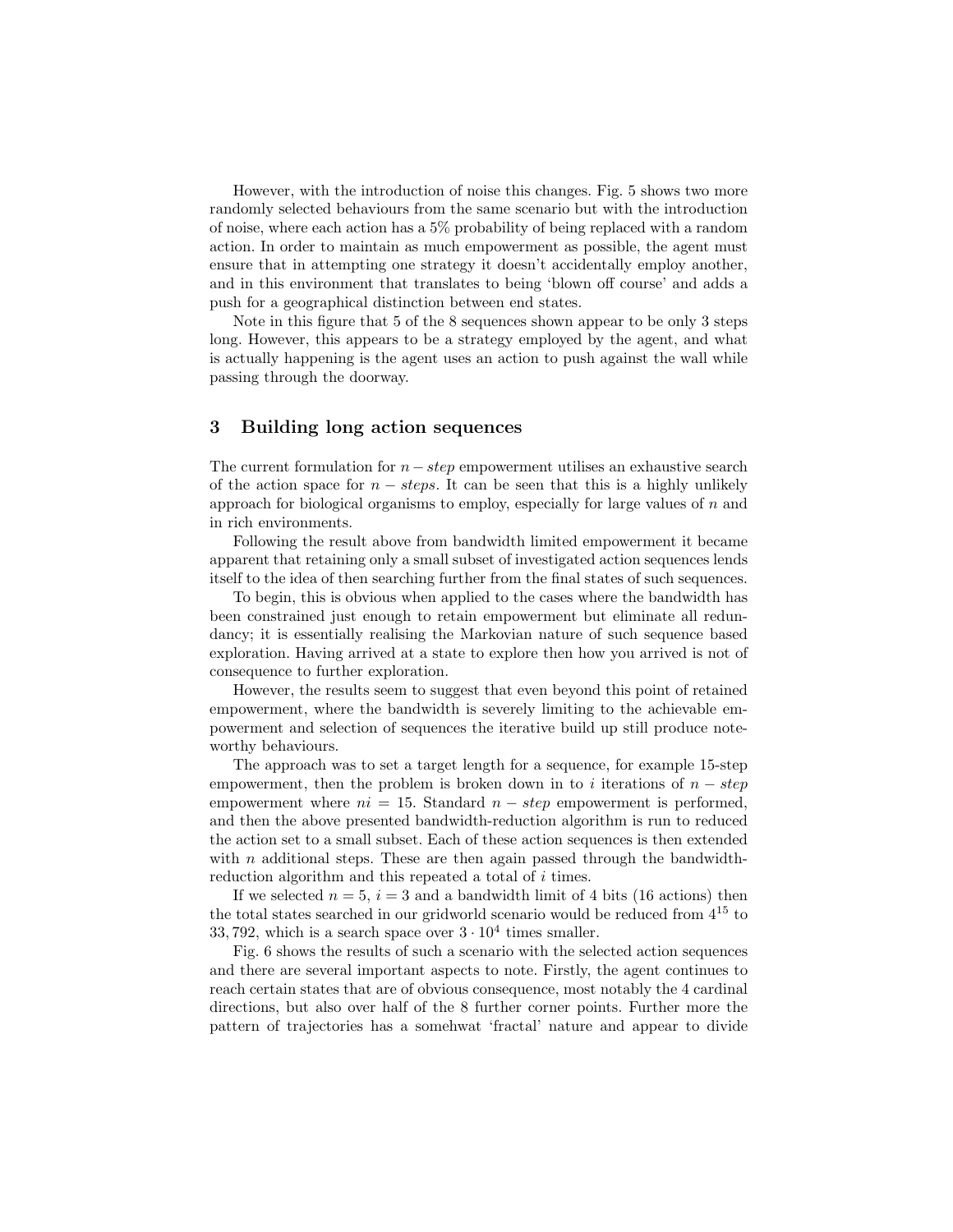

Fig. 6. Iteratively built sequences of 15 steps, with a bandwidth constraint of 4 bits.

the search space up systematically. These results are of interest because these states and behaviours are far beyond the horizon of a single iteration of standard  $n - step$  empowerment. Space does not permit but initial results also indicate that interesting locations of the environment, such as door and bridges, are also handled by such iterative sequence building.

## 4 Algorithm details

We chose to implement the Information Bottleneck combined with a secondary algorithm to 'decompose' the produced conditional distribution  $p(g|a)$  into a new distribution for  $p(a)$  which has an entropy within the specified bandwidth limit (and usually contains only a subset of the original actions).

Using the information bottleneck we were able to reduce entropy of our actions by choosing a cardinality for G and then maximising  $I(G; S)$  (the empowerment of the reduced action set) using A as a relevancy variable. This results in retaining empowerment whilst compressing the action sets entropy.

However, this does not result in a one to one mapping of a subset of  $A$  to  $G$ , but rather results in a conditional probability distribution. Therefore, in order to end up with a subset of our original actions to form a new action policy for the agent, we must apply some method of selecting an  $\alpha$  for each value of  $q$  (which are essentially meta actions).

As stated, in the spirit of empowerment, for each  $g$  we want to select the actions which are most likely to map to that g (i.e the highest value of  $p(g|a)$ ) for the given  $g$ ). This results in collapsing strategies to their dominant action sequence and maximises an agent's ability to select between strategies.

## 5 Discussion

We have identified several challenges to the recently introduced concept of empowerment which endows an agent's environmental niche with a concept distin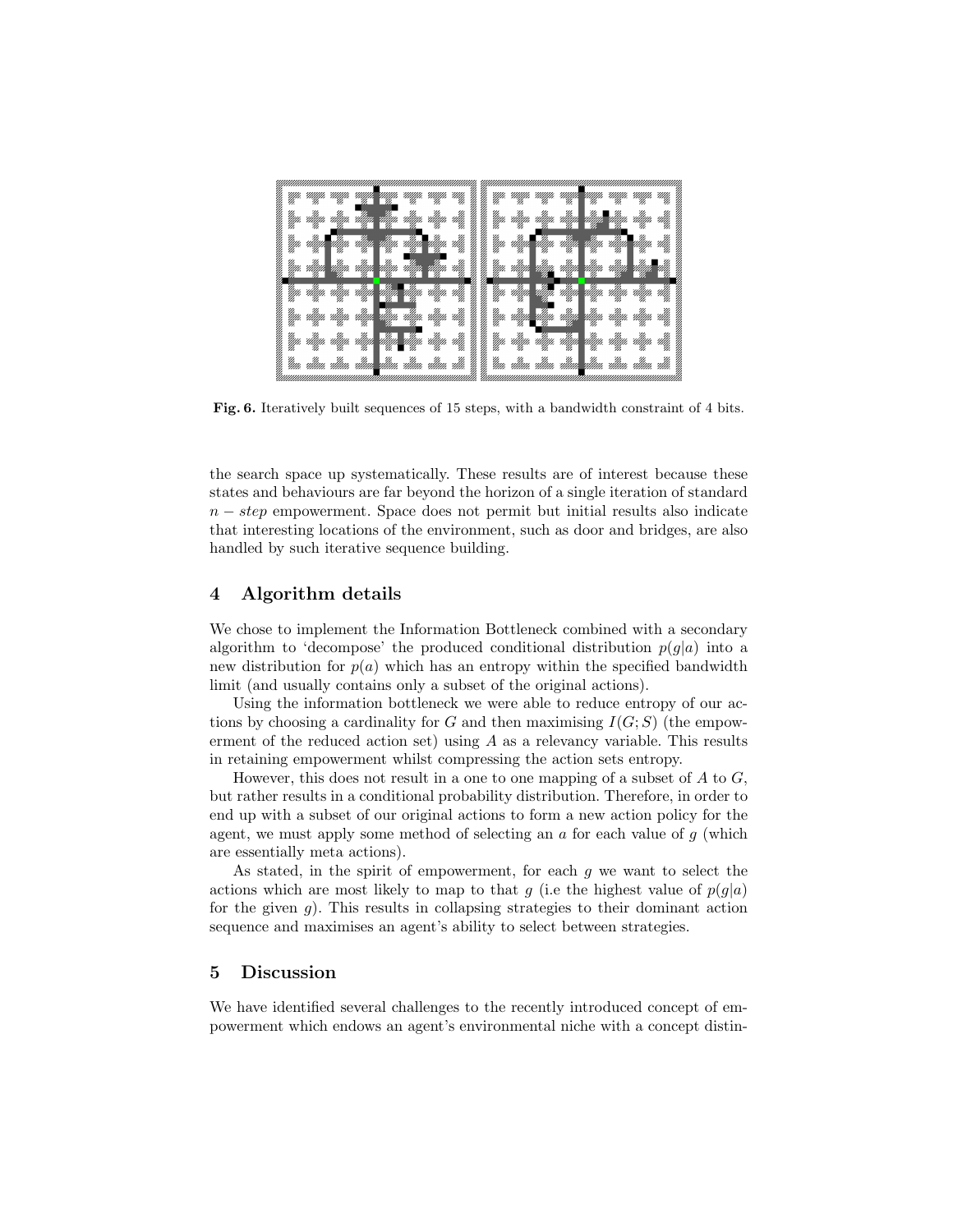guishing desirable from less desirable states. Empowerment essentially measures the range in environmental change imprinted by possible action sequences whose number grows exponentially with the length of the sequence. It is virtually impossible to compute it algorithmically for longer sequences, and, likewise, it is implausible that any adaptive or evolutionary natural process would be able to indirectly map this whole range.

Therefore, here we have, consistently with the information-theoretic spirit of our study, applied informational limits on the richness of the action sequences that generate the empowerment. In doing so, we found that: 1. the information bottleneck reduces redundant sequences; 2. in conjunction with the complexity reduction through the collapse of action sequences, particularly "meaningful" action sequences that explore important features of the environment, e.g. principal directions, doors and bridges, are retained, and finally, that significantly longer action sequences than before can be realistically handled. This promises important insights for understanding the possible emergence of useful long-term behavioural patterns. Note that in this study we have relinquished the computation of empowerment as measure for the desirability of states in favour of filtering out desirable action patterns.